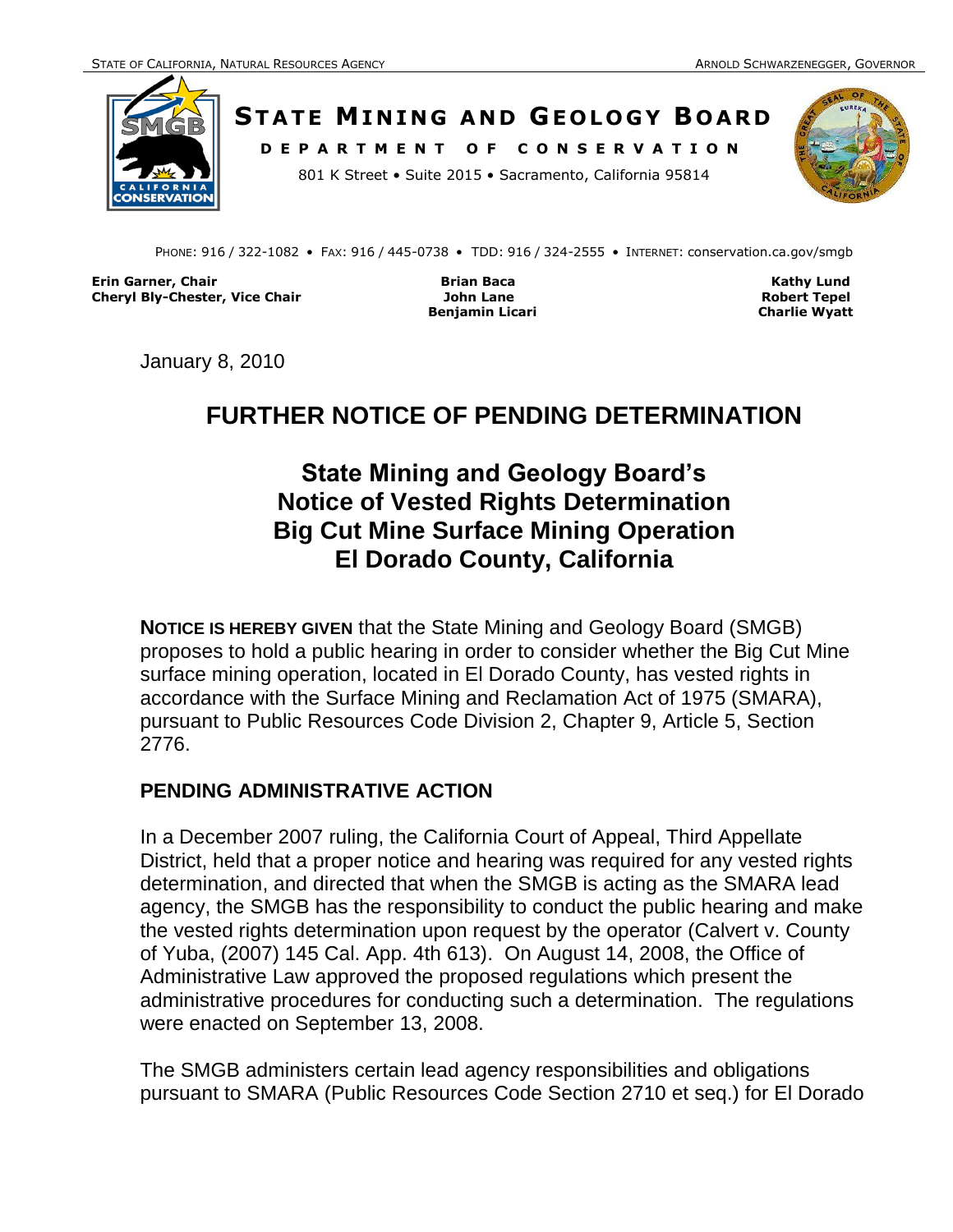Notice of Pending Determination Big Cut Mine, El Dorado County Page 2 of 3

County, and will be conducting a vested rights determination (CCR Section 3950 et seq.) for the surface mining operation known as the Big Cut Mine (California Mine Identification No. 91-09-00XX), located in El Dorado County.

#### **SPECIFIC PROPERTY**

The Agents for Claimant and business addresses for the Big Cut Mine surface mining operation are:

> Ms. Diane Anderson Agent for Claimant 270 Hanford Street, Suite B Sutter Creek, California 95685 Phone: (209) 267-5214

 Mr. Kerry Shapiro Attorney for Claimant Jeffer, Mangels, Butler & Marmaro LLP Two Embarcadero Center, 5th Floor San Francisco, CA 94111 Phone: (414) 398-8080

The specific property for which a vested rights determination has been requested from the SMGB is depicted in Figure No. 1 (attached; map can be found in Exhibit 1 of the Big Cut Mine Request For Determination, received by the SMGB on March 13, 2009). The subject area incorporates 149.75 acres, currently owned by Joseph Hardesty and Yvette Hardesty, and situated approximately 1.5 miles south-southeast of Placerville, El Dorado County, in what is locally referred to as the "Texas Hill" area.

Specifically, such area includes all real property described as a portion of N  $\frac{1}{2}$  of the NE  $\frac{1}{4}$  Section 20, and NW  $\frac{1}{4}$  of the NW  $\frac{1}{4}$  of Section 21, within T. 10 N., R. 11 E.

## **PUBLIC HEARINGS AND WRITTEN COMMENTS**

The SMGB has scheduled a public hearing for the determination of vested rights for April 15, 2010, to take place in the Board of Supervisor's Hearing Room, at the El Dorado County Government Center, Building A, 330 Fair Lane, Placerville, CA 95667.